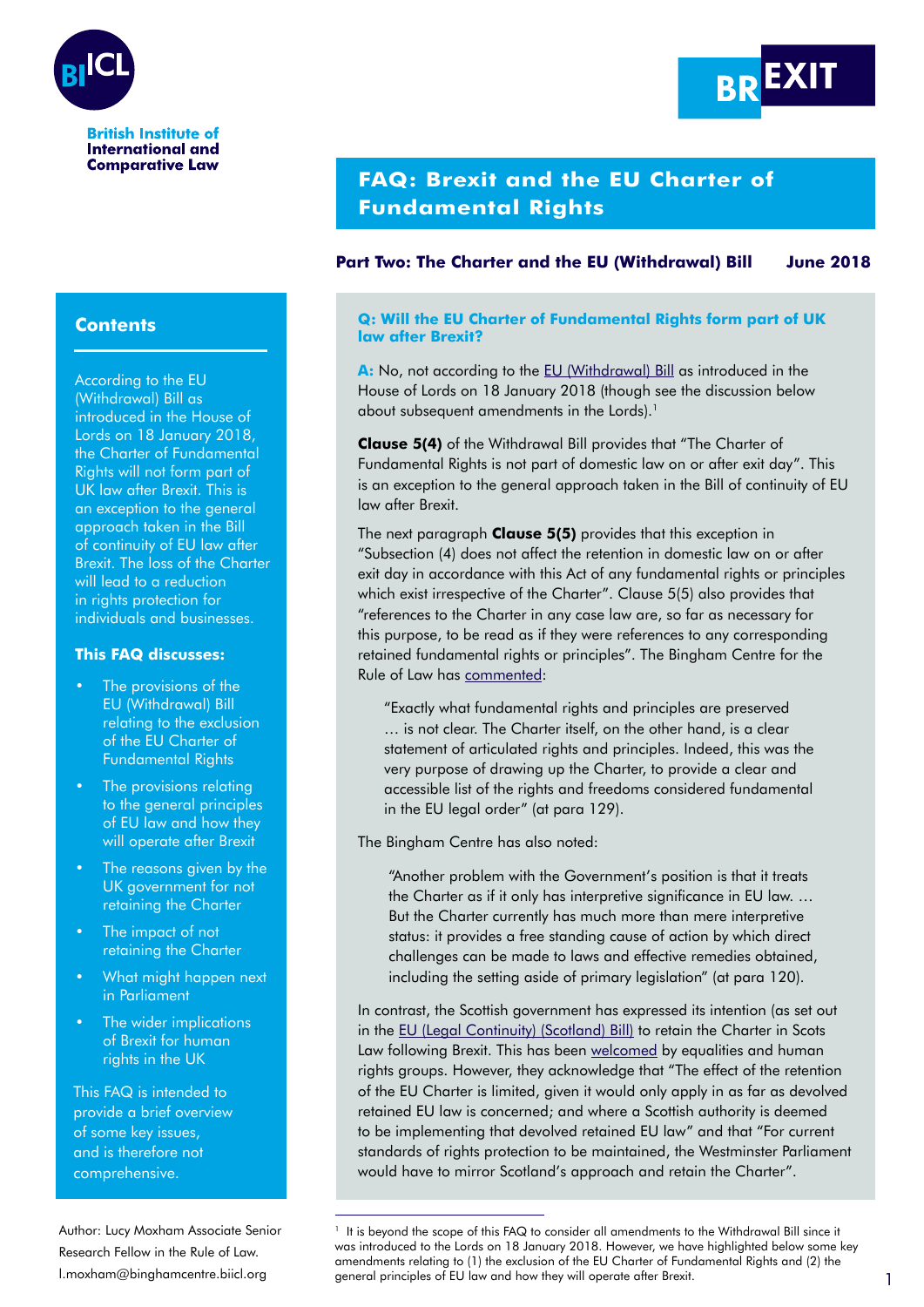#### **Q: What reasons has the UK government given for not retaining the Charter?**

#### A: According to the Bill's [Explanatory Notes](https://bit.ly/2sEY848):

"The Charter did not create new rights, but rather codified rights and principles which already existed in EU law. By converting the EU acquis into UK law, those underlying rights and principles will also be converted into UK law, as provided for in this Bill. References to the Charter in the domestic and CJEU case law which is being retained, are to be read as if they referred to the corresponding fundamental rights.

Given that the Charter did not create any new rights, subsection (5) makes clear that, whilst the Charter will not form part of domestic law after exit, this does not remove any underlying fundamental rights or principles which exist, and EU law which is converted will continue to be interpreted in light of those underlying rights and principles" (at paras 103-104).

Indeed, the government has repeatedly stated that loss of the Charter will not impact on substantive rights. For example, a [Factsheet on the Charter](https://bit.ly/2HkMSzd) from the Department for Exiting the EU (DExEU) stated that "The Government's intention is that, in itself, not incorporating the Charter into domestic law should not affect the substantive rights that individuals already benefit from in the UK, as the Charter was never the source of those rights" (at p 2).

In December 2017, the government published a [Charter 'Right by Right' Analysis Paper](https://bit.ly/2M15ZSD) looking at the effect of the provisions of the Withdrawal Bill which relate to the Charter and in particular how fundamental rights that are currently protected by EU law will be protected following Brexit (at p 7).

However, the Bingham Centre has [commented](https://bit.ly/2xK6xJd):

"The Government claims that the underlying rights and principles are "preserved". This is demonstrably not correct. The JCHR's analysis of the Government's "right by right analysis" of the Charter has demonstrated that the Charter protect rights which do not have equivalent legal protections elsewhere in UK law" (at para 118).

It has also been commented that:

"… the overall superficiality of analysis in the paper in respect of most individual rights is profoundly concerning. Its heavy reliance on the HRA, ECHR and common law rights, many of which the Conservative leadership has previously promised to diminish or repeal, is also telling" ([C Gallagher, A](https://bit.ly/2Jo4yz5)  [Patrick and K O'Byrne 2018](https://bit.ly/2Jo4yz5) at para 3.47).

#### **Q: What would be the impact of not retaining the Charter?**

**A:** As noted above, the EU Charter brings with it important procedural and substantive benefits, as compared to the ECHR / HRA.

In January 2018, the House of Lords Constitution Committee [concluded:](https://bit.ly/2DYwYNv)

"The primary purpose of this Bill is to maintain legal continuity and promote legal certainty by retaining existing EU law as part of our law, while conferring powers on ministers to amend the retained EU law. If, as the Government suggests, the Charter of Fundamental Rights adds nothing to the content of EU law which is being retained, we do not understand why an exception needs to be made for it. If, however, the Charter does add value, then legal continuity suggests that the Bill should not make substantive changes to the law which applies immediately after exit day" (at para 119).

The same month, the Joint Committee on Human Rights [concluded](https://bit.ly/2FU7iPl): "The Government's intention is that substantive rights will not be weakened after exit from the EU. However, the exclusion of the Charter from domestic law results in a complex human rights landscape which is uncertain. Legal uncertainty is likely to undermine the protection of rights" (at para 130).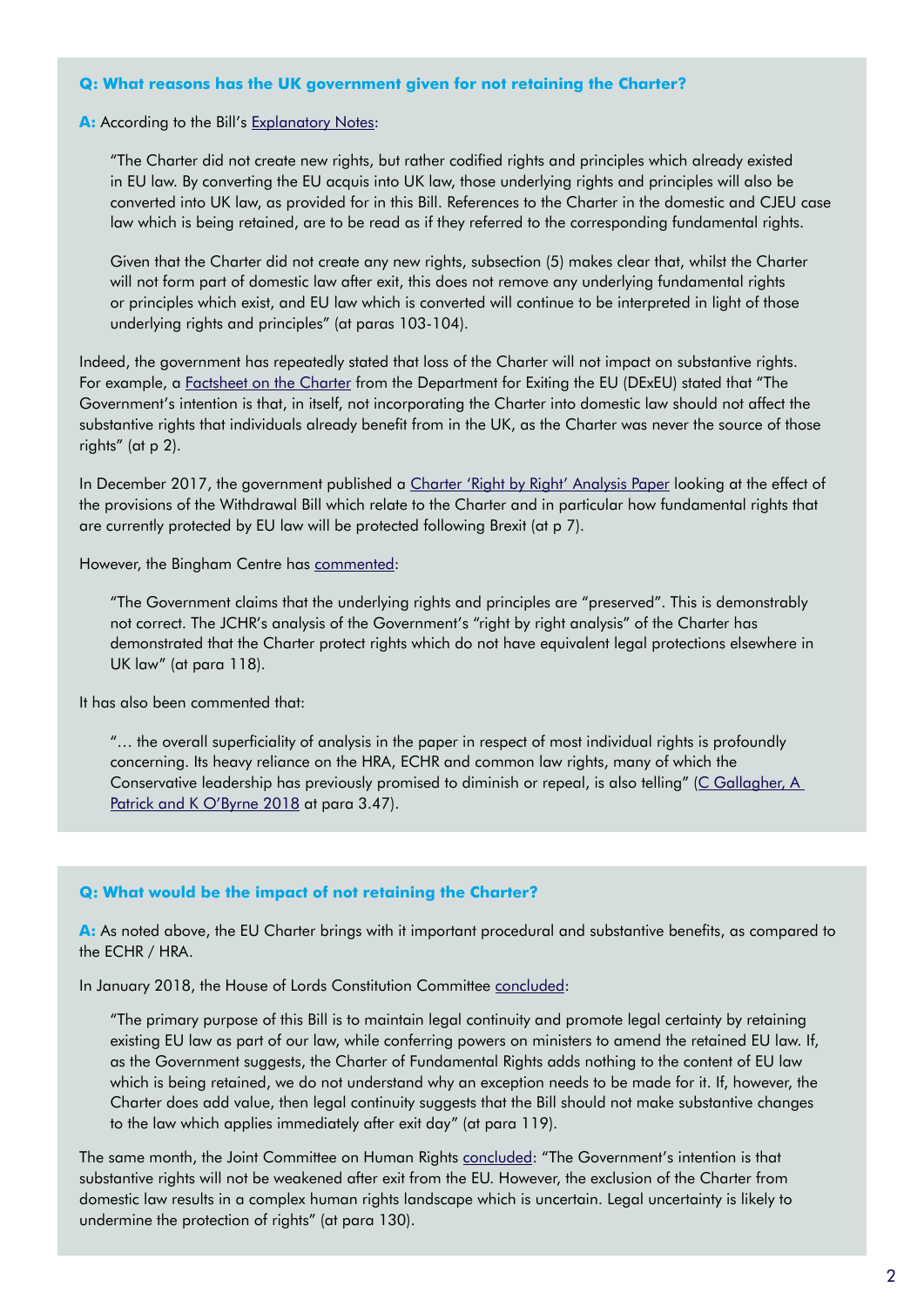The Bingham Centre has also [commented](https://bit.ly/2xK6xJd):

"It is clear beyond doubt that non-retention of the Charter will lead to a loss of the current level of rights protection available to individuals and businesses under EU law, in at least three ways. First, the Charter protects rights that do not otherwise enjoy clear legal protection, such as the right to protection of personal data. Second, the Charter provides a direct cause of action in respect of those rights including access to legal remedies. Third, as a matter of EU law those legal remedies currently include a power in the courts to disapply legislation" (at pp 7-8).

More broadly, it has been stressed that "the main loss for the UK legal order might be found in the Charter's yet unfulfilled potential" as the "sheer breadth of rights (and principles) offered in the Charter and their often broader formulation compared with corresponding rights contained in the ECHR, suggest a large potential for stronger human rights protection than currently available, from which the UK and the people living there are likely to be excluded" (T Lock, P.L. 2017 at p 126).

#### **Q: Which other provisions of the EU (Withdrawal) Bill are relevant here?**

A: **Clause 6** of the **EU** (Withdrawal) Bill sets out how retained EU law is to be read and interpreted after Brexit. **Clause 6(3)** provides that "Any question as to the validity, meaning or effect of any retained EU law is to be decided, so far as that law is unmodified on or after exit day and so far as they are relevant to it—(a) in accordance with any retained case law and any retained general principles of EU law". The Bill's Explanatory [Notes](https://bit.ly/2sEY848) explain that "Subsection (3) provides that any question as to the meaning of retained EU law will be determined in UK courts in accordance with relevant pre-exit CJEU case law and general principles" (para 109).

It is important to note that the general principles of EU law include fundamental rights (Article 6(3) TEU). The government has [explained](https://bit.ly/2M15ZSD) that "This means that retained EU law will need to be read consistently with the general principles of EU law (including those that constitute fundamental rights) where it is possible to do so" (at para 18).

However, **Schedule 1, Para 2** limits the general principles that are retained. It provides that "No general principle of EU law is part of domestic law on or after exit day if it was not recognised as a general principle of EU law by the European Court in a case decided before exit day".

Furthermore, **Schedule 1, Para 3** provides that "(1) There is no right of action in domestic law on or after exit day based on a failure to comply with any of the general principles of EU law". It also provides that "(2) No court or tribunal or other public authority may, on or after exit day—(a) disapply or quash any enactment or other rule of law, or (b) quash any conduct or otherwise decide that it is unlawful, because it is incompatible with any of the general principles of EU law".

DExEU has [explained](https://bit.ly/2HkMSzd) that "It is the Government's position that it cannot be right that the Charter of Fundamental Rights of the EU could be used in its own right, post-exit, to bring challenges against the UK Government to strike down UK legislation after the UK's withdrawal from the EU" (at p 2). Furthermore, the government has [stated](https://bit.ly/2M15ZSD) that "Schedule 1 to the Bill sets out that after the UK has left the EU it will not be possible for someone to bring a challenge (whether against legislation or administrative action) on the specific grounds of a failure to comply with any of the general principles of EU law (including those that constitute fundamental rights), or for a court to disapply legislation on the basis that it is incompatible with those general principles" (at para 16). It has suggested that "There are many domestic routes of challenge which may be available depending on the circumstances" (at para 23).

However, legal experts have commented:

"There will be no freestanding right of action post-Brexit based on a failure to comply with any of general principles of EU law. The principles will only have such limited legal effect where they have been recognised by the CJEU before exit day. Since the Charter came into force in 2009, it is almost impossible to disentangle what is a freestanding general principle from those which are rights or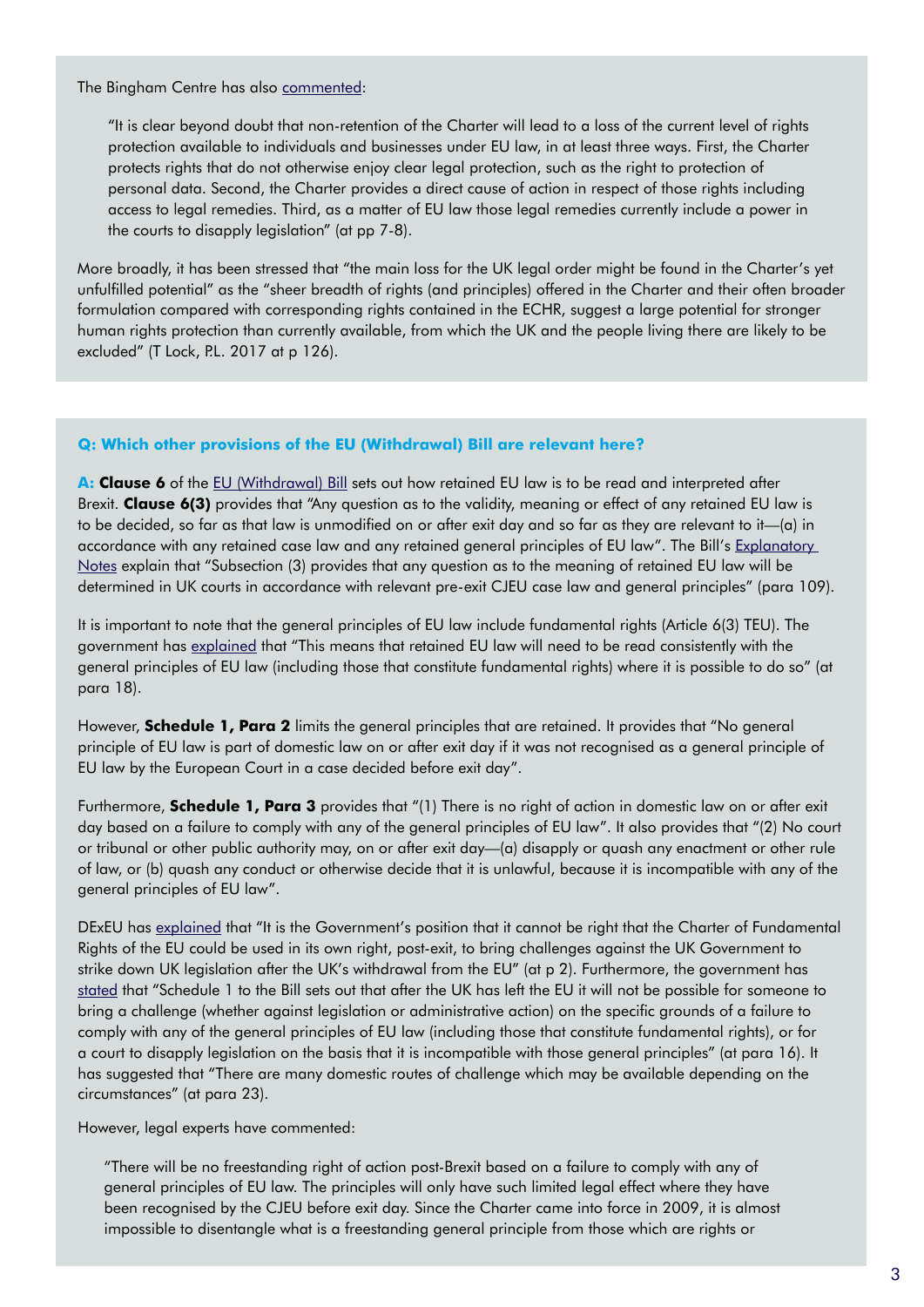principles grounded in the Charter. This creates a significant problem of legal certainty. Finally, as retained EU law, it will be open to Ministers to amend such general principles such as are considered 'defective' or which otherwise fall within the broad powers in Clause 7 of the Bill" ([C Gallagher, A](https://bit.ly/2Jo4yz5)  [Patrick and K O'Byrne, 2018](https://bit.ly/2Jo4yz5) at para 3.48(e)).<sup>2</sup>

Therefore, the Bingham Centre has [recommended](https://bit.ly/2xK6xJd) that "para 3 of Schedule 1 which provides that there is no right of action in domestic law after exit day for any breach of general principles of EU law, should be removed from the Bill" (at para 138).

We discuss below some subsequent amendments in the Lords which impact on these provisions.

### **Q: What might happen next?**

### **A: (1) The exclusion of the EU Charter of Fundamental Rights**

There have been calls for amendments to the Withdrawal Bill in relation to its exclusion of the Charter. For example, the Bingham Centre has [stated:](https://bit.ly/2xK6xJd)

"The Rule of Law problems raised by the Bill's non-retention of the Charter cannot be solved merely by clarifying how the Bill deals with general principles. The Rule of Law issue of legal discontinuity must be confronted head on by amending the Bill to include the Charter as retained EU law. We recommend that, in order to be compatible with the Government's own Rule of Law objective of legal continuity, the Bill be amended to remove clauses 5(4) and (5) of the Bill" (at p 8).

In the House of Commons on [21 November 2017,](https://bit.ly/2iIIHUk) **Amendment 46**, which sought to remove the exclusion of the Charter from retained EU law, was defeated by 311 to 301 votes.

As noted above, in December 2017, the government published its [Charter 'Right by Right' Analysis Paper](https://bit.ly/2M15ZSD) and in January 2018 DExEU published an [ECHR Memorandum](https://bit.ly/2JvwRLT) which addresses issues arising under the ECHR in relation to the Withdrawal Bill.

In January 2018, thirty cross-party MEPs signed an [open letter](https://bit.ly/2Ju55Q4) to David Davis (Secretary of State for Exiting the EU) expressing concern at plans to abandon the EU Charter; and more than 20 organisations and human rights experts, including the UK's Equality and Human Rights Commission, signed an [open letter](https://bit.ly/2r9JbcV) warning that "Losing it creates a human rights hole because the charter provides some rights and judicial remedies that have no clear equivalents in UK law". They also argued that "For the Government to honour its promise of preserving existing rights it must retain the protections in the Charter".

In the House of Commons on [16 January 2018,](https://bit.ly/2svG1hW) **Amendment 4**, which sought to retain the Charter rights in UK law and give them the same level of protection as rights in the HRA, was defeated by 317 to 299 votes.

On [17 January 2018](https://bit.ly/2szGcsk), the Withdrawal Bill passed through the House of Commons with a narrow majority of 324 to 295 votes.

The Bill, still with the provision excluding the Charter, then moved to the House of Lords where peers recently supported an amendment in favour of retaining the Charter. [On 23 April 2018,](https://bit.ly/2JwaTbA) Amendment 15 was passed by 316 to 245 votes in the House of Lords. As Lord Pannick explained:

"**Amendment 15** seeks to include the European Charter of Fundamental Rights as part of retained EU law, with the exception of the preamble and Chapter V. The preamble contains no substantive provisions and Chapter V confers rights such as the rights to vote and to stand as a candidate in elections to the European Parliament, which plainly will have no application once the United Kingdom leaves the European Union" (at Col 1344).

 $^2$  Many have expressed concern about the use of delegated powers in the Withdrawal Bill. As regards fundamental rights, it has been stated, for example, that "Importantly, rights in retained EU law could be amended or repealed by regulations under Clauses 7, 8 and 9 of the Bill, as these clauses currently have only limited human rights safeguards" (see this [briefing](https://bit.ly/2Lkc5fq) at p 16).